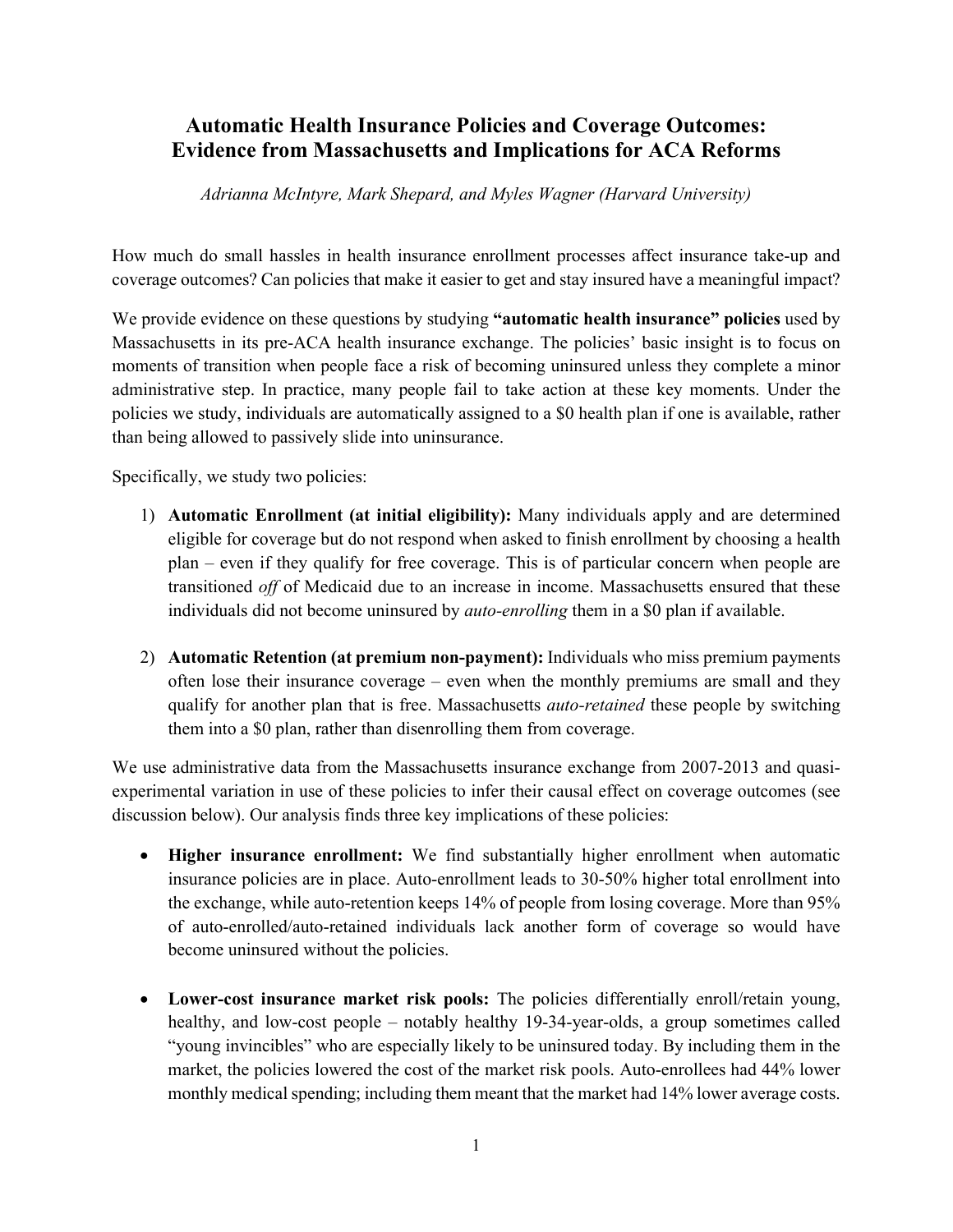- **More equitable enrollment in insurance**: Auto-enrollees who gained coverage were more likely to have lower incomes and live in economically disadvantaged areas. These groups are both more likely to be uninsured today and to be enrolled by automatic policies.
- **Cost-effective ways to expand coverage:** By increasing enrollment in subsidized health insurance, total public spending rises – this is the central tradeoff of the ACA. However, the coverage vs. spending trade-off involved with automatic insurance is relatively favorable. In addition to enrolling relatively young and healthy (and therefore low-cost) people, autoenrollment does not require spending more on higher subsidies for *existing* enrollees. As a result, the government cost per new enrollees (or cost-effectiveness) is at least 25% lower with auto-enrollment relative to subsidy expansions.

## **Policy Implications**

These findings are important in light of continued high uninsurance in the U.S. Most of the 28 million uninsured already qualify for subsidized coverage, and about 40% qualify for free health insurance via Medicaid or ACA Marketplace plans. For these groups, *non-price barriers*, like the complexities and hassles of enrollment processes, are the key barriers to insurance coverage.

Auto-enrollment and auto-retention work best when individuals are eligible for at least one \$0 premium plan – as was the case when they were used in Massachusetts. Increasingly, this is also true in ACA marketplaces. The American Rescue Plan Act (ARPA) expanded access to zero-premium offerings by allowing households with incomes below 150% of the federal poverty line (FPL) to qualify for at least two zero-premium plans in the silver tier. Additionally, the subsidy enhancement means that zeropremium plans in the bronze tier are available for a wider range of enrollees.

Two features of the current policy landscape create urgency for implementing automatic health insurance policies:

- End of Medicaid "maintenance of effort" (MOE): As part of expanded Medicaid funding during the COVID-19 public health emergency, states must comply with an MOE requirement; they cannot terminate enrollees' Medicaid coverage, even if their eligibility changes. When the MOE requirement ends, millions of Medicaid enrollees will be disenrolled. Auto-enrollment could help smooth transitions to marketplace coverage by automatically shifting qualifying enrollees into \$0 premium marketplace plans, rather than letting them become uninsured.
- Marketplace volatility in \$0 premium status: Each year, carriers submit new premium bids and subsidies are re-calculated using the second-lowest cost silver plan (also called the "benchmark plan"). As a result, some plans that were zero-premium when a consumer enrolled might take on positive premiums in the new year. To maintain coverage, their enrollees need to initiate premium payment, but we found that many enrollees fail to do so and instead have their coverage terminated. Automatic retention can prevent this inadvertent disenrollment from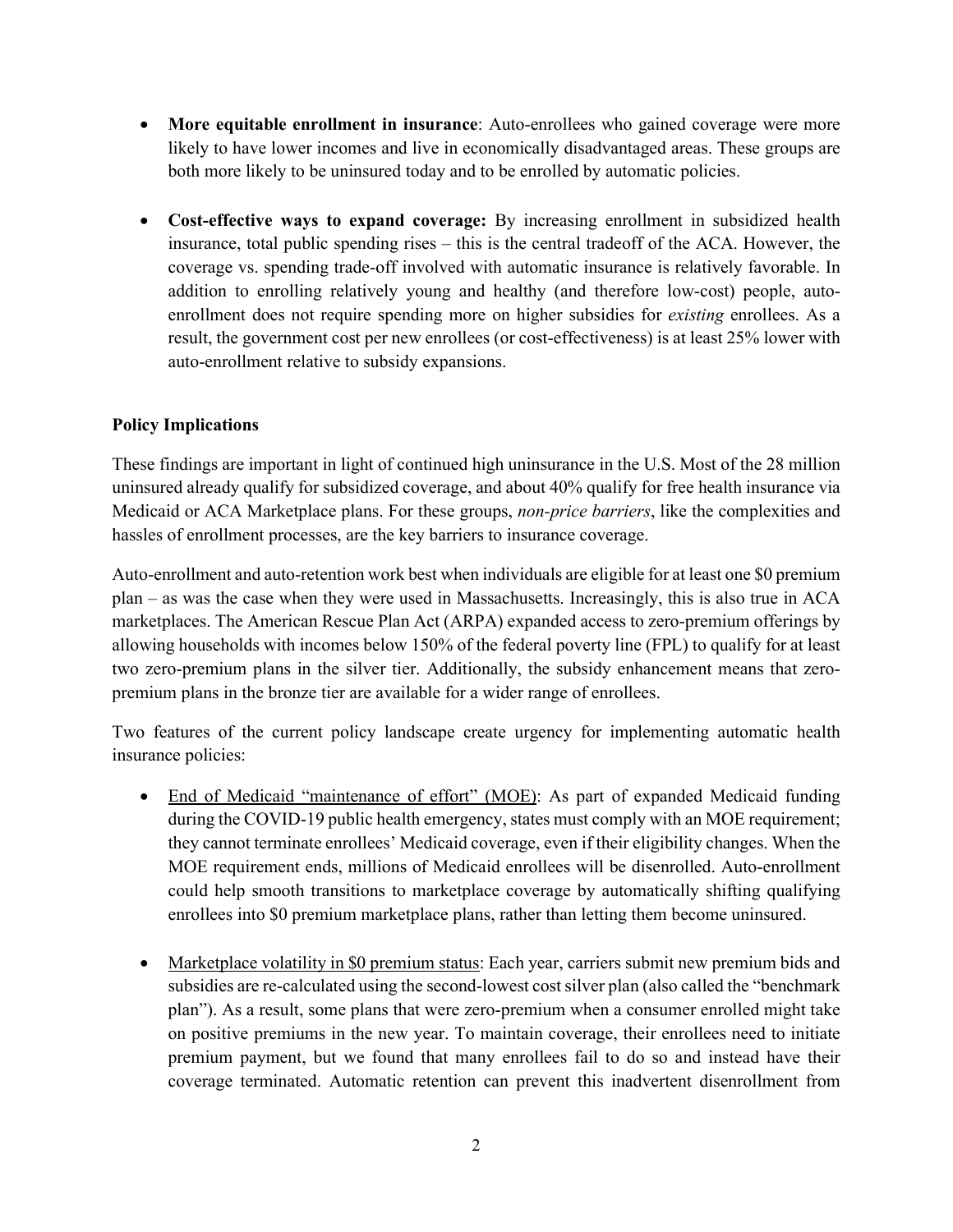occurring. This volatility is a particular concern for people below 150% FPL, who (because of subsidy design) have access to only two zero-premium silver plans.

## **Source of Evidence and Additional Details**

Our evidence comes from studying Massachusetts' pre-ACA subsidized health insurance exchange, a program known as Commonwealth Care (or "CommCare"). Established in the state's 2006 health care reform, CommCare offered heavily-subsidized private plans to non-elderly adults below 300% of poverty without access to insurance through an employer or another public program.

A model market for the ACA Marketplaces, CommCare also implemented a variety of creative policies that did not make it into the ACA's policies. These include the auto-enrollment and auto-retention policies we study.

We use quasi-experimental variation in use of these policies across income groups and over time to infer their causal effect on coverage outcomes. Specifically, our sources of evidence are:

- **Auto-enrollment:** We use a 2010 policy change in which auto-enrollment was suspended because of a budget crunch following the Great Recession. We compare enrollment among the lowest-income enrollees (below 100% of poverty) for whom auto-enrollment was in place from 2007-09 versus a comparison group of slightly higher-income enrollees (100-200% of poverty) not subject to auto-enrollment throughout. We estimate that new enrollment declined by 33% because of the policy change (**Figure 1**) and show that the people who stopped getting auto-enrolled were younger, healthier, and more economically disadvantaged [\(see paper,](https://scholar.harvard.edu/files/mshepard/files/shepard_wagner_autoenrollment.pdf) Table 2).
- **Auto-retention:** We measure auto-retention from rates of "mid-year" plan switching (outside of open enrollment), which is not typically allowed but that occurs when enrollees are autoretained rather than being disenrolled. We use the fact that the policy applied only to enrollees in the 100-150% of poverty group (who had access to a \$0 plan) but not to higher income enrollees (150-200% of poverty). **Figure 2** shows rates of auto-retention in 2010-2012, breaking down rates by a plan's premium in the prior and current year. The spike in month four comes from plans that *transition from a \$0 to positive premium* at the start of the year. Almost one-fifth of their enrollees do not start paying premiums, and the auto-retention policy prevents them from being disenrolled.

## **Works Cited**

- McIntyre, A., Shepard, M., & Wagner, M. (2021, May). Can Automatic Retention Improve Health Insurance Market Outcomes? In *AEA Papers and Proceedings* (Vol. 111, pp. 560-66). [\(link\)](https://scholar.harvard.edu/files/mshepard/files/automaticRetention_McIntyreShepardWagner_aeaPandP.pdf)
- Shepard, M., & Wagner, M. (2021). Reducing Ordeals through Automatic Enrollment: Evidence from a Subsidized Health Insurance Exchange. Working paper, Harvard University. (*link*)